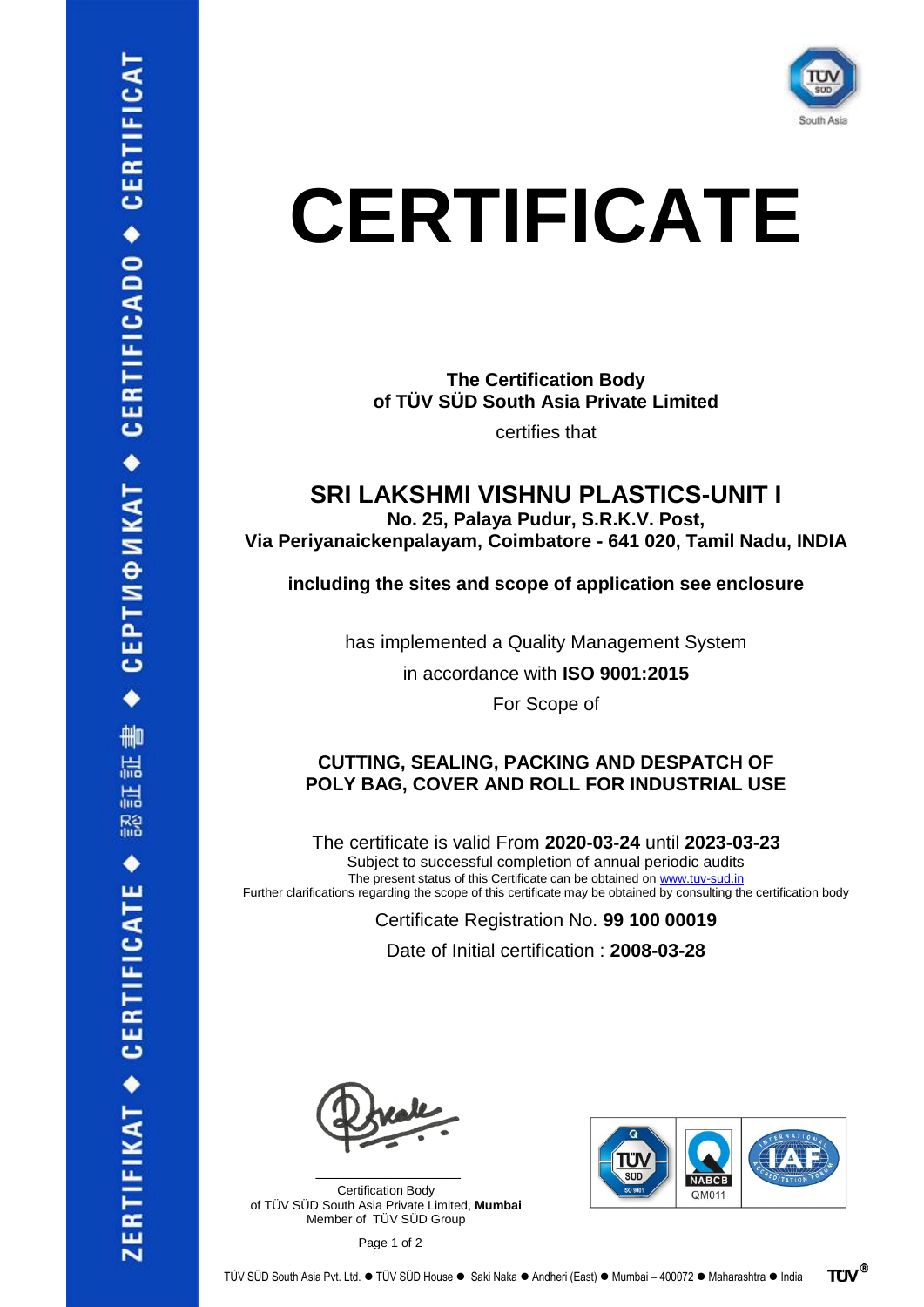

## **Enclosure of Certificate No.: 99 100 00019**

| <b>Sites</b>                                                                                                                                       | Scope of application                                                                                                                            |
|----------------------------------------------------------------------------------------------------------------------------------------------------|-------------------------------------------------------------------------------------------------------------------------------------------------|
| SRI LAKSHMI VISHNU PLASTICS-UNIT I<br>No. 25, Palaya Pudur,<br>S.R.K.V. Post, Via Periyanaickenpalayam,<br>Coimbatore - 641 020, Tamil Nadu, INDIA | CUTTING, SEALING, PACKING AND<br>DESPATCH OF POLY BAG, COVER AND<br>ROLL FOR INDUSTRIAL USE                                                     |
| <b>SRI LAKSHMI VISHNU PLASTICS-UNIT II</b><br>NO. 24 GKD School Road,<br>Periyanaick enpalayam<br>Coimbatore - 641 020, Tamilnadu, INDIA           | MANUFACTURE AND SUPPLY OF<br>MACHINED METAL AND PLASTIC<br>COMPONENTS & MANUFACTURE OF<br>POLY BAG, COVER AND ROLL FOR<br><b>INDUSTRIAL USE</b> |

Certification Body of TÜV SÜD South Asia Private Limited, **Mumbai** Member of TÜV SÜD Group

\_\_\_\_\_\_\_\_\_\_\_\_\_\_\_\_\_\_\_\_\_\_\_\_\_

Page 2 of 2

TÜV SÜD South Asia Pvt. Ltd. ⚫ TÜV SÜD House ⚫ Saki Naka ⚫ Andheri (East) ⚫ Mumbai – 400072 ⚫ Maharashtra ⚫ India



**TÜV®**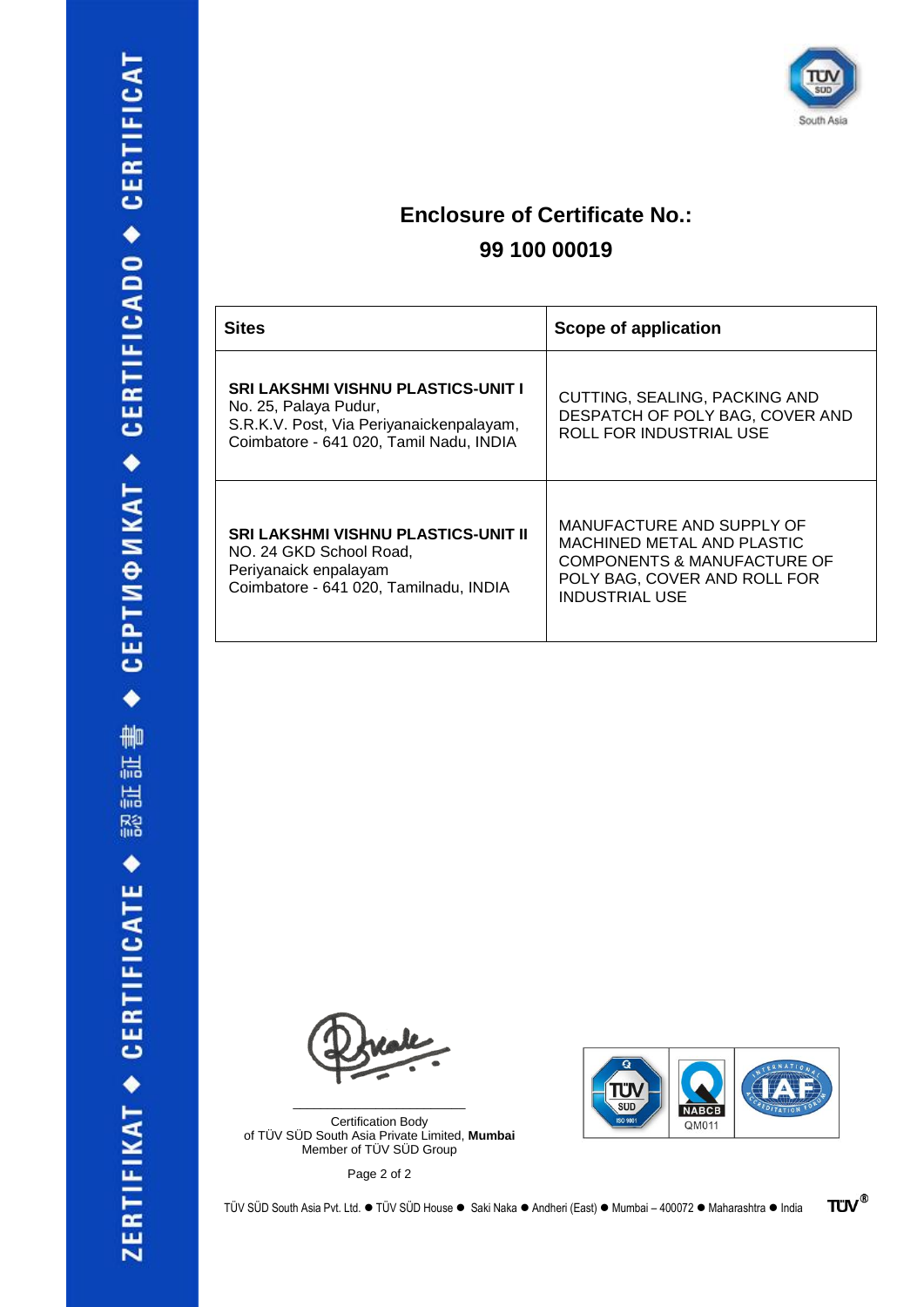

## **CERTIFICATE**

**The Certification Body of TÜV SÜD South Asia Private Limited** certifies that

### **SRI LAKSHMI VISHNU PLASTICS-UNIT I**

**No. 25, Palaya Pudur, S.R.K.V. Post, Via Periyanaickenpalayam, Coimbatore - 641 020, Tamil Nadu, INDIA**

has implemented a Quality Management System

in accordance with **ISO 9001:2015**

For Scope of

#### **CUTTING, SEALING, PACKING AND DESPATCH OF POLY BAG, COVER AND ROLL FOR INDUSTRIAL USE**

The certificate is valid in conjunction with the main certificate From **2020-03-24** until **2023-03-23** Subject to successful completion of annual periodic audits The present status of this Certificate can be obtained on [www.tuv-sud.in](http://www.tuv-sud.in/) Further clarifications regarding the scope of this certificate may be obtained by consulting the certification body

Certificate Registration No. **99 100 00019/01**

Date of Initial certification : **2017-03-24**

Certification Body of TÜV SÜD South Asia Private Limited, **Mumbai** Member of TÜV SÜD Group

 $\mathcal{L}$  , and the set of the set of the set of the set of the set of the set of the set of the set of the set of the set of the set of the set of the set of the set of the set of the set of the set of the set of the set